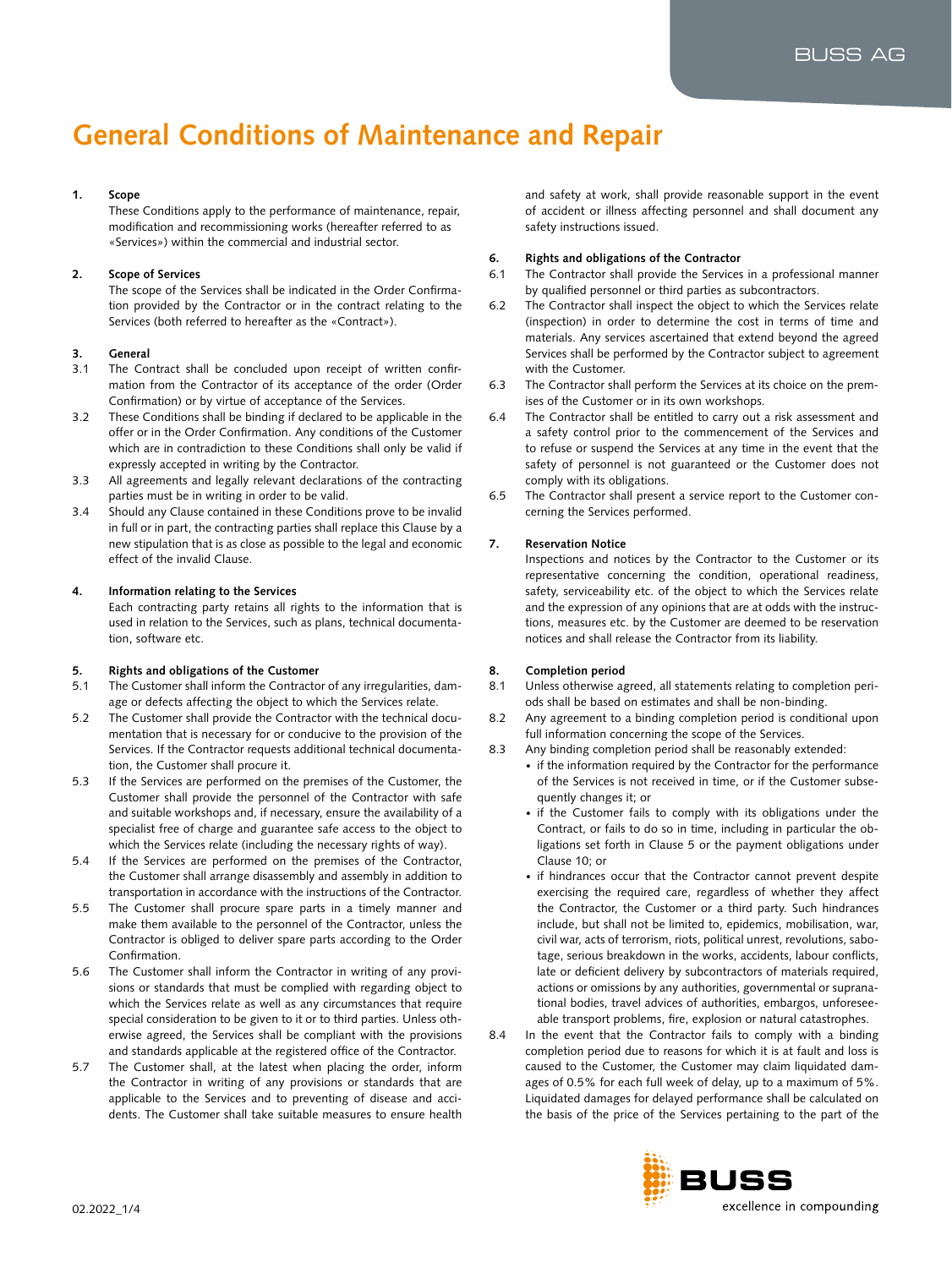plant that cannot be promptly placed into service as a result of the delay. Further claims or rights on account of the delay, including in particular the right to claim additional damages, shall be excluded. After the maximum amount of liquidated damages has been reached, the Customer shall set a reasonable grace period for the Contractor in writing. If the Contractor fails to comply with this grace period due to reasons for which it is at fault, the Customer may refuse to accept the delayed element of the Services, terminate the Contract in respect thereof and claim back any payments already made in relation to the Services concerned prior to termination.

- 8.5 A binding completion period shall be deemed to have been complied with in the event that, notwithstanding the absence of parts or the need for additional work, proper operation is possible or is not impaired.
- 8.6 If a specific completion date is agreed instead of a completion period, this date shall correspond to the last day of a completion period. Clauses 8.1 to 8.5 apply by analogy.
- 8.7 The Customer shall have no further rights or claims in respect of any delay in performance of the Services other than those expressly specified in this Clause. This limitation does not apply to unlawful intent or gross negligence on the part of the Contractor.

#### **9. Prices**

9.1 Unless otherwise agreed, the Services shall be invoiced on a time and materials basis according to the rates charged by the Contractor. This shall apply in particular also to technical documentation, reports, expert appraisals, evaluations of measurements and examinations that are to be carried out in relation to the Contract. Material costs shall also include the costs for the usage of special tools and equipment along with consumable and incidental material.

Travelling time, a reasonable period of time for preparation and follow-up time shall also be regarded as working time. The Customer shall sign the service report in accordance with Clause 6.5. If the Customer fails to sign the service report without reason or does not do so in time, the records kept by the Contractor's personnel shall be used as a basis for invoicing.

- 9.2 Unless otherwise agreed, transportation, disassembly, assembly, installation and the like shall be carried out at the cost and risk of the Customer.
- 9.3 The Contractor shall invoice the Customer for travelling, transportation, accommodation (daily allowance) and other costs at cost.
- 9.4 Unless otherwise agreed, all prices shall be net prices in freely available Swiss francs without any deductions. Any and all additional costs, such as, but not limited to, for freight, insurance, export, transit, import and other permits and certification shall be borne by the Customer. Likewise, the Customer shall bear all taxes, levies, fees, customs duties and similar costs along with the related administrative costs which are levied in relation to the Contract or its fulfilment. If such costs are charged to the Contractor or its auxiliary agents, they shall be reimbursed by the Customer upon presentation of receipts.
- 9.5 The Contractor shall inform the Customer of the result of the inspection prior to the commencement of the Services. The Contractor does not provide any warranty as to the level of costs that may be expected. If the Customer dispenses with the completion of the Services after the inspection, the Contractor shall invoice the costs of the inspection to it along with those of dismantling and assembly.

#### **10. Payment terms**

10.1 Unless otherwise agreed, the Contractor shall invoice the price and the costs in accordance with Clause 9 each month. The payment is due within 30 days of the date of the invoice. The Contractor shall be authorised to request an advance payment of 20% of the expected cost in terms of time and materials.

The Customer shall make payments at the domicile of the Contractor without any deductions (e.g. discount, taxes, duties and the like). The payment is deemed to be effected if – unless otherwise agreed – Swiss francs are made freely available to the Contractor at the domicile of the Contractor.

- 10.2 The Customer may not withhold or reduce payments on account of complaints, claims or counterclaims that have not been recognised by the Contractor. Payments shall also be made in the event that the Services are delayed or rendered impossible for reasons outside the control of the Contractor.
- 10.3 If the Customer fails to comply with the agreed payment terms, it shall pay default interest of 5% per year without any requirement for a reminder from the agreed due date. The foregoing shall be without prejudice to the right to claim damages. Payment of default interest shall not imply a release from the contractual payment obligation.

#### **11. Ownership, transfer of risk and insurance**

- 11.1 Unless otherwise agreed, any parts that are replaced shall remain the property of the Customer.
- 11.2 Unless otherwise agreed, the Customer shall bear the risk relating to damage to or the loss of the object to be processed to which the Services relate, any part thereof or the materials, spare parts and auxiliary materials provided by the Customer during performance of the Services, even if these are performed on the premises of the Contractor or during any transportation or storage that may prove to be necessary.
- 11.3 The Customer shall be responsible for taking out insurance against damage of any kind.
- 11.4 The Customer shall be responsible for the disposal of replaced parts or consumable materials relating to the Services (oils, gases, dust etc.).

#### **12. Warranty, liability for defects**

- 12.1 The Contractor warrants the professional and careful performance of the Services for a period of 12 months after completion of the Services pursuant to the following conditions. If the Services are suspended for any of the reasons indicated in Clause 8.3, the warranty period for the Services that were completed prior to the suspension shall commence no later than 30 days after the start of the suspension.
- 12.2 If the object to which the Services relate, parts thereof or spare parts supplied prove to be defective during the warranty period and if this is demonstrably attributable to the failure to perform the Services in a professional or careful manner or to the material supplied by the Contractor in relation to the Contract, the Contractor shall remedy the defect within a reasonable period at Contractor's choice either by the repair or replacement of the defective parts. This shall be conditional upon the written notice of the defect by the Customer to the Contractor during the warranty period, promptly after discovery.
- 12.3 The Contractor shall provide the same warranty in respect of remedial work as for the original Services.
- 12.4 The warranty period shall expire under all circumstances two years after conclusion of the Contract.
- 12.5 The Contractor shall only be liable for work carried out by the personnel of the Customer in the event of gross negligence with regard to instruction or supervision.

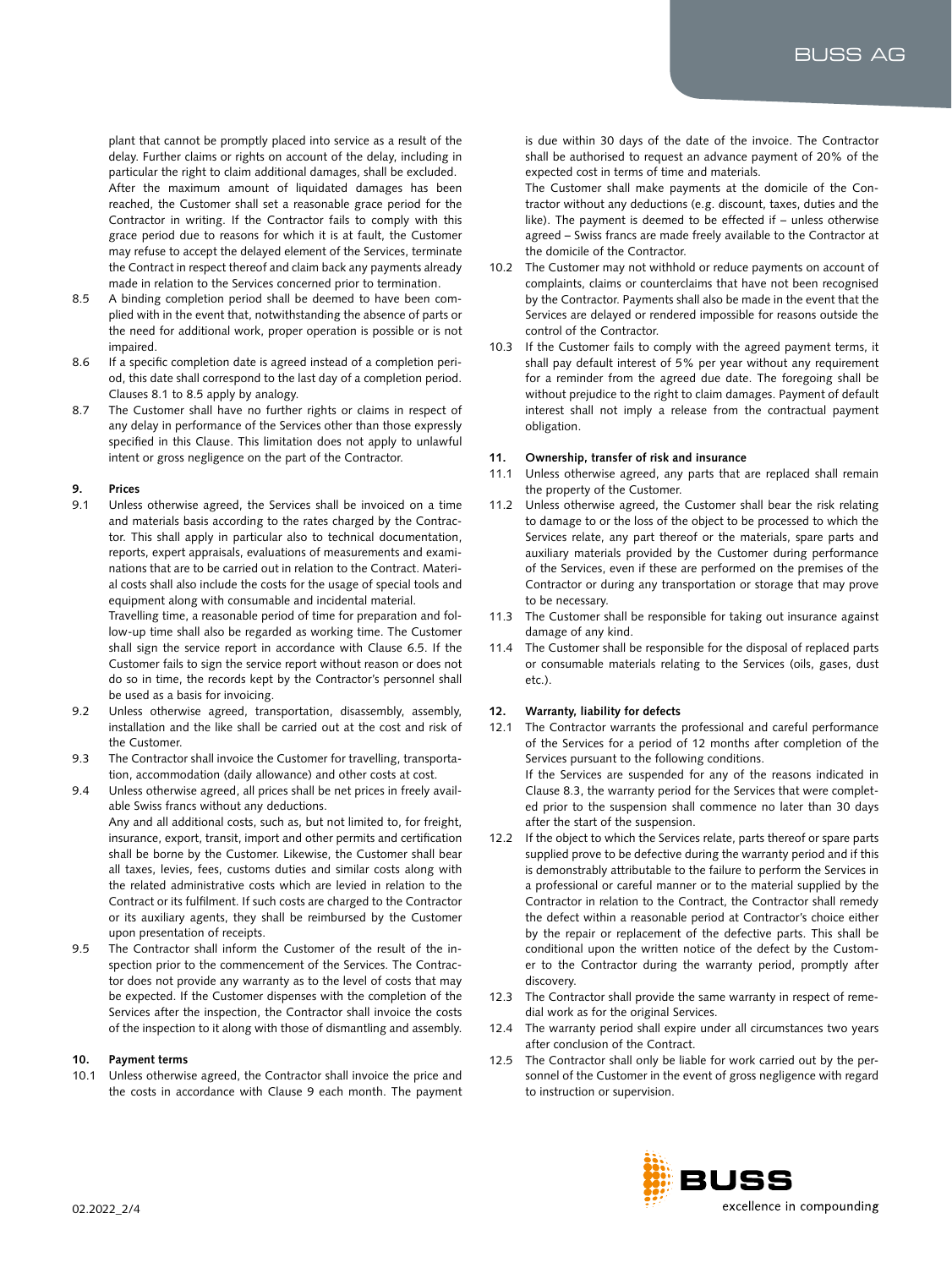- 12.6 No warranty is provided if the Customer or a third party carries out alterations or repairs without the written approval of the Contractor or if, in the event that a defect is discovered, the Customer fails to take all appropriate measures promptly in order to mitigate the damage or does not allow the Contractor any opportunity to rectify the defect.
- 12.7 Defects resulting from circumstances outside the control of the Contractor, e.g. natural wear and tear, improper usage or maintenance, the failure to comply with operating instructions, excessive strain, improper measures to mitigate losses, unsuitable operating materials, chemical or electrolytic influences or construction or assembly work that was not carried out by the Contractor are excluded from the Contractor's warranty and liability for defects.
- 12.8 Any further claims and rights in relation to defects other than those expressly specified under Clause 12.1 to 12.5 are excluded.

## **13. Non-performance, bad performance and their consequences**

- 13.1 In all cases of bad performance or non-performance not expressly regulated under these Conditions, in particular if the Contractor, without valid reasons, starts to provide the Services so late that punctual completion can no longer be expected, if it is clearly foreseeable that completion will occur in breach of the Contract due to the fault of the Contractor, or if the Services are performed in breach of the Contract due to the fault of the Contractor, the Customer shall be entitled to grant a reasonable grace period for the Contractor in respect of the Services in question by simultaneously warning to terminate the Contract in the event of non-compliance. If the Contractor culpably fails to act within this grace period, the Customer may terminate the Contract in respect of the Services that were provided in breach of the Contract or that it is clearly expected will be provided in breach of the Contract and to claim back the part of any payments already made in relation to them.
- 13.2 In such a case, the provisions of Clause 18 shall apply in respect of any damages claims brought by the Customer and the exclusion of further liability. Entitlement to claim damages shall be limited to 10% of the price for the Services affected by termination.

## **14. Adjustment and termination of the Contract**

- 14.1 The Contract shall be adjusted appropriately by the parties if unforeseen events considerably change the economic effect or content of the Contract or have a significant impact on the Contractor's Services, or if performance subsequently becomes impossible.
- 14.2 If and insofar as performance has become economically unreasonable for the Contractor due to reasons that were unforeseeable, it shall be entitled to terminate the Contract or the elements of the Contract in question as soon as it has informed the Customer of this fact, which must occur promptly after it became aware of the circumstances. Should this occur, the Contractor shall be entitled to remuneration for the Services that have already been provided. Claims for damages on the part of the Customer because of such termination are excluded.

# **15. Export controls**

The Customer recognises that the Services may be subject to Swiss and/or foreign legal provisions and regulations on export control, that they may be subject to official licensing requirements and that an end-use declaration may be necessary. This may entail that, if no export or re-export licence is obtained from the competent authorities, goods, software, technologies (technical data) etc. may not be exported or used for any other purpose than that agreed. The Customer undertakes to comply with such provisions and regulations.

## **16. Data protection**

The Contractor is entitled to process the personal data of the Customer for the purpose of completion of the Contract. The Customer accepts in particular that the Contractor may disclose such data in this regard also to third parties in Switzerland and abroad.

## **17. Additional devices, technical data and software**

The Contractor shall be entitled in relation to the provision of the Services to install additional devices and/or software on the object to which the Services relate enabling in particular the downloading and collection of technical data and usage and location data, the use and updating of such data, the procurement of interface information, the access to protocols and tests and to connect these devices and/or this software with the services devices and/or data processing platforms of the Contractor. Additional devices and/or additional software – where provided by the Contractor – and under all circumstances intellectual property rights therein, shall remain the property of the Contractor and may be deactivated or removed following termination of the Contract or in the event of a breach of the applicable terms and conditions of usage and/or licensing. The Contractor shall be entitled to use the data of the Customer that are collected in relation to the performance of the Contract for the purpose of the provision of the service to the Customer, for statistical purposes, for internal data analysis, for the protection of devices and/or software and in order to improve and develop the products and services of the Contractor, and to have such data edited by third parties. The Customer accepts in particular that the Contractor may transfer such data abroad.

Unless otherwise agreed, the Customer is granted a non-exclusive right to use the software exclusively along with the object to which the Services relate. The Customer is not entitled to make copies or to develop the software. In particular, the Customer may not disassemble, decompile, decrypt or reverse engineer the software without the prior written consent of the Contractor. The Contractor may revoke the right of usage in the event of a breach.

For third party software, the terms and conditions of use of the licensor apply and the licensor as well as the Contractor may assert a claim in the event of a breach.

## **18. Exclusion of further liability on the Contractor's part**

All cases of breach of contract and their legal consequences as well as all rights and claims on the part of the Customer, irrespective on what legal ground they are based, are exhaustively covered by these Conditions. In the event that claims of the Customer in relation to or in connection with the Contract or the breach thereof should exist, the total amount of such claims is limited to the price paid by the Customer. However, any claims not expressly mentioned are excluded. This in particular refers, but shall not be limited, to the right to claim damages on the grounds of loss of production, loss of use, loss of orders, recall costs, loss of profit and any other direct or indirect or consequential damage, as well as the rights to reduce the price, rescind or terminate the Contract.

In addition, liability to compensate third party claims brought against the Customer in relation to the infringement of intellectual property rights is excluded.

This exclusion of further liability on the part of the Contractor does not apply to unlawful intent or gross negligence on the part of the Contractor or as far as it is contrary to mandatory law.

## **19. Right of recourse**

If personal injury or damage to the property of third parties occurs through actions or omissions of the Customer or of persons em-